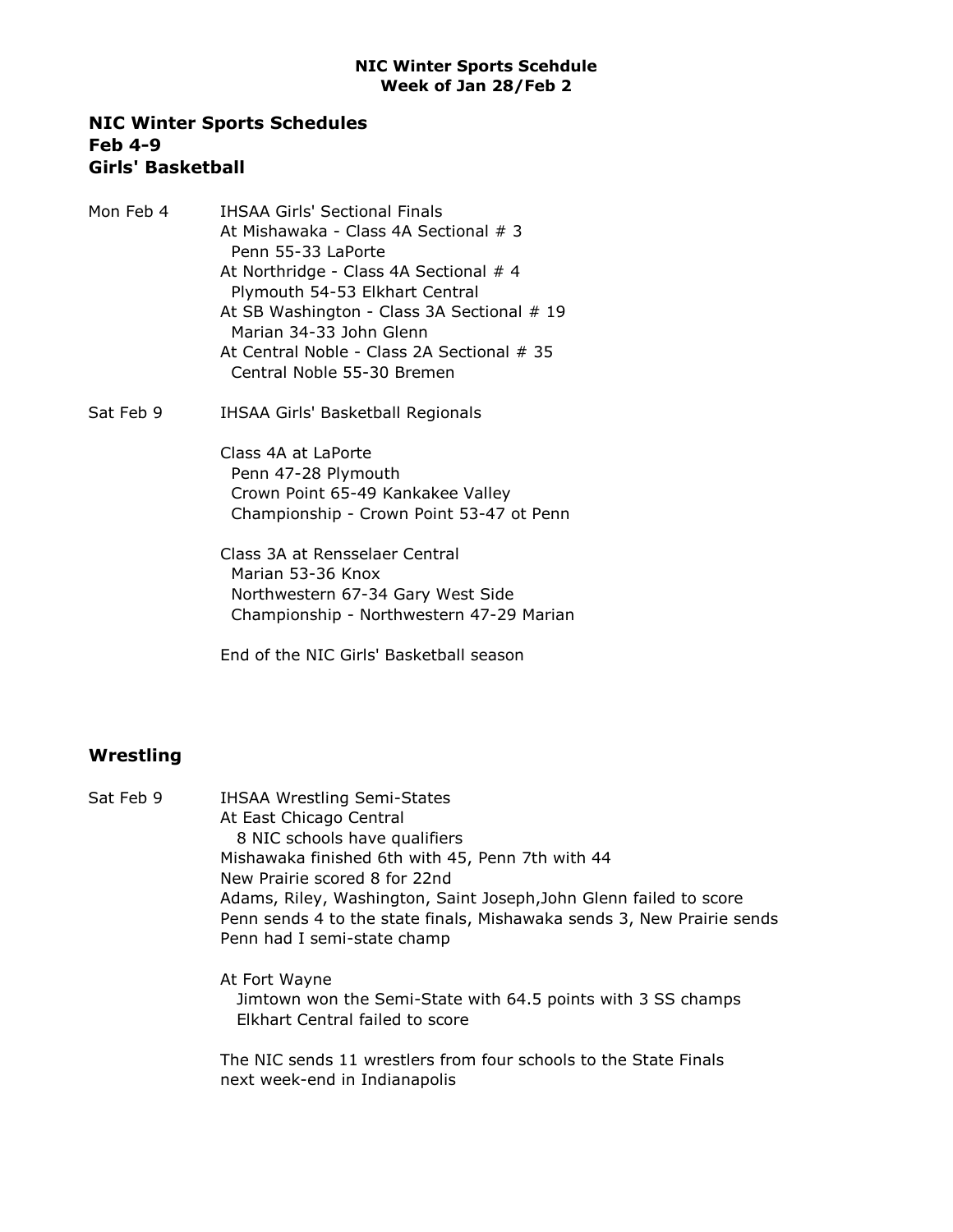## B/G Swimming

- Tue Feb 5 IHSAA Girls' Diving Regional at Penn
- Fri Feb 8 IHSAA Girls' Swimming State Finals Trials
- Sat Feb 9 IHSAA Girls' Swimming State Finals in Indianapolis Saint Joseph finishes 6th in the state, with 149 points, Penn 19th witl Adams had 7 points for 35th Saint Joseph's Mary Catherine Pruitt won the 500 Freestyle, Aislinn Walsh placed 2nd in the 100 Breaststroke, 4th in 100 Butterfly Mary Catherine Pruitt had a 3rd place in the 200 Freestyle, Saint Joseph's 400 Free Relay got a 3rd place finish

Penn's Madilyn Ziegert ties for 3rd in the 50 Freestyle

# Boys' Basketball **Exercise 2 and 3 and 3 and 3 and 3 and 3 and 4 and 4 and 4 and 4 and 4 and 4 and 4 and 4 and 4 and 4 and 4 and 4 and 4 and 4 and 4 and 4 and 4 and 4 and 4 and 4 and 4 and 4 and 4 and 4 and 4 and 4 and 4 a**

| Tues Feb 5 | Penn 79-50 Bremen *<br>Elkhart Central 71-61 SB Clay *<br>Concord 55-52 John Glenn<br>Mishawaka 54-44 New Prairie *<br>SB Riley 69-66 SB Washington *<br>Saint Joseph 79-71 SB Adams *              |
|------------|-----------------------------------------------------------------------------------------------------------------------------------------------------------------------------------------------------|
| Thur Feb 7 | Jimtown 59-36 Elkhart Central *<br>SB Adams 60-44 John Glenn *                                                                                                                                      |
| Fri Feb 8  | Saint Joseph 77-51 John Glenn *<br>SB Riley 59-44 New Prairie<br>SB Adams 67-58 Mishawaka *<br>Marian 70-55 SB Clay *<br>SB Washington 7-61 Bremen *                                                |
| Sat Feb 9  | Penn 64-35 Elkhart Central *<br>Mishawaka 48-45 ot Wawasee<br>Saint Joseph 52-39 NorthWood<br>Indpls. Cathedral 69-61 SB Riley<br>Valpariaso 69-48 SB Washington<br>Jimtown 38-34 Elkhart Christian |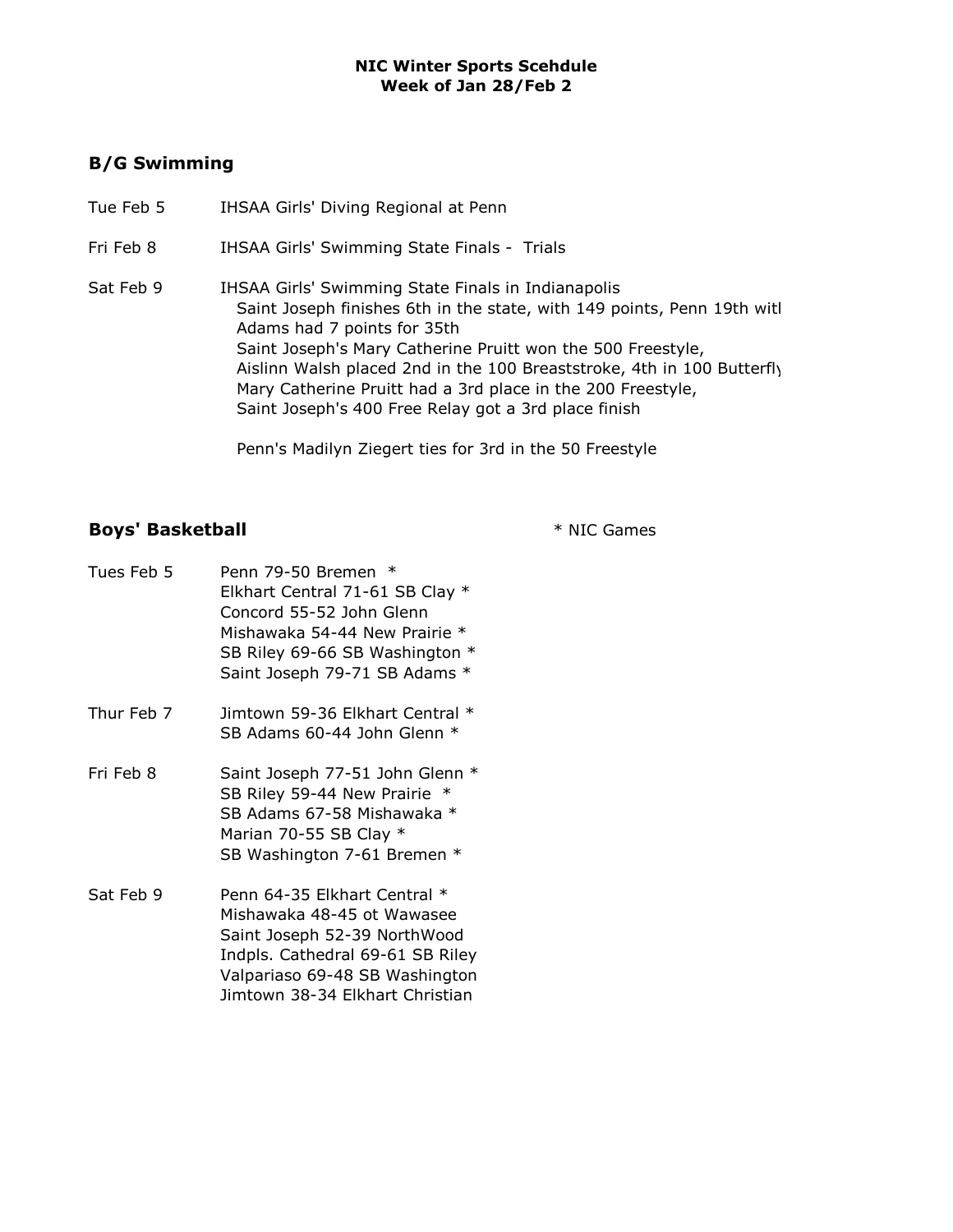WSP-15